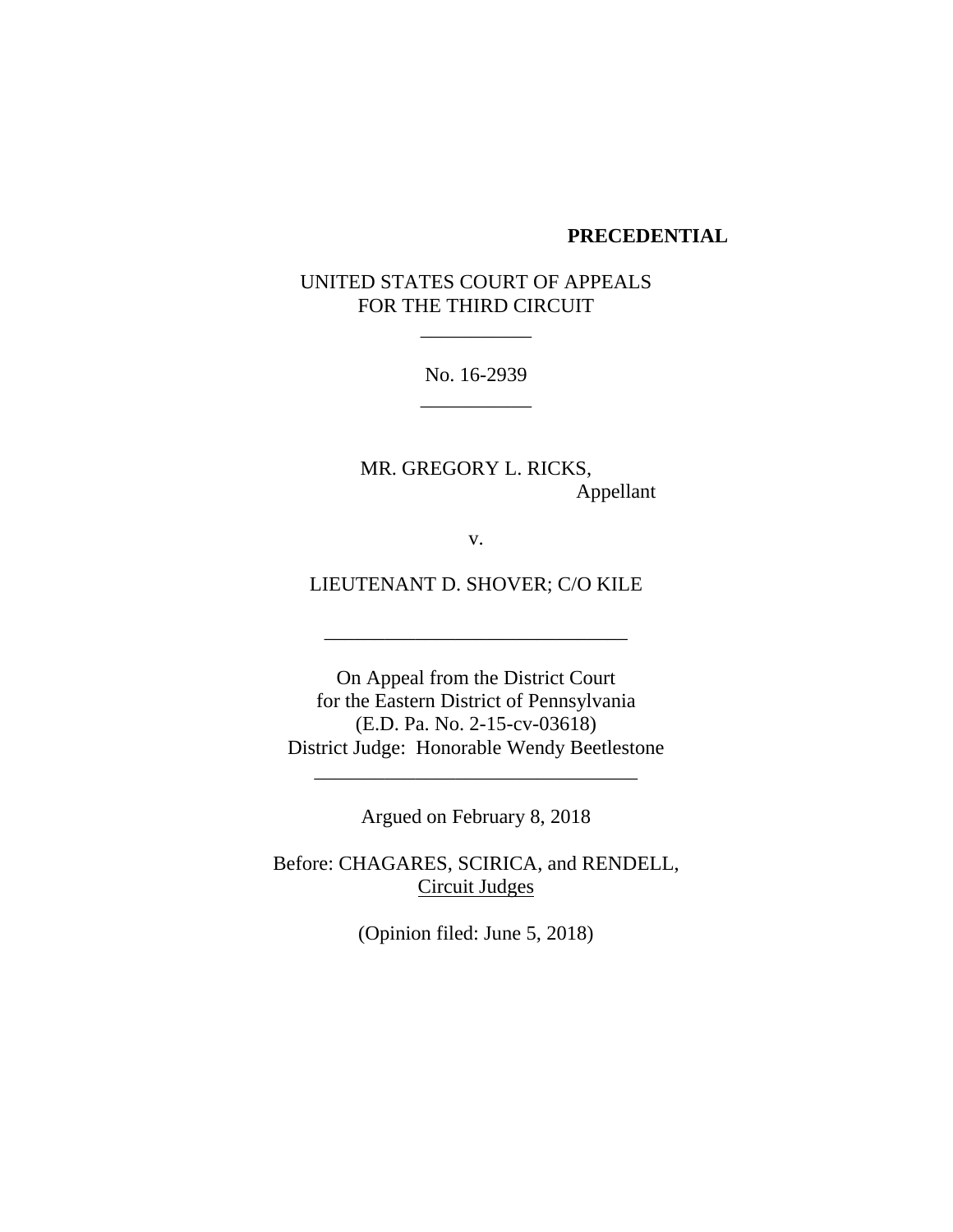James A. Kraehenbuehl [Argued] Boies Schiller Flexner 1401 New York Avenue, N.W. Washington, DC 20005 *Counsel for Appellant*

Josh Shapiro *Attorney General* Claudia M. Tesoro [Argued] *Senior Deputy Attorney General* John G. Knorr, III *Chief Deputy Attorney General Chief, Appellate Litigation Section* Office of Attorney General of Pennsylvania 21 South 12th Street 3rd Floor Philadelphia, PA 19107 *Counsel for Appellee*

# O P I N I O N

**RENDELL**, Circuit Judge:

In this § 1983 case, Plaintiff-Appellant Gregory Ricks, a former inmate at Pennsylvania State Corrections facility SCI-Graterford, appeals the dismissal of his complaint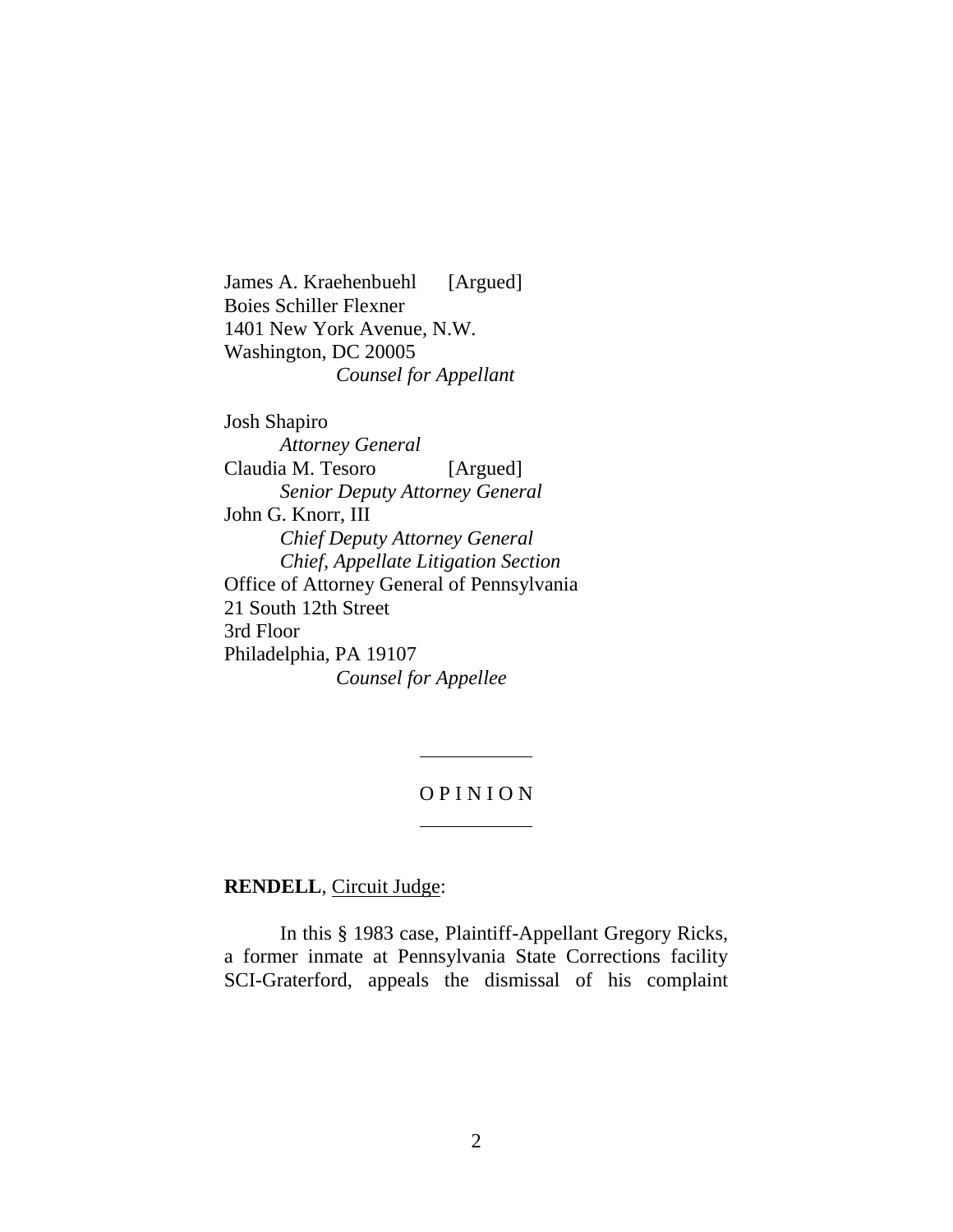alleging sexual abuse and excessive force in violation of the Eighth Amendment. His two claims arise from an alleged incident where, during a routine morning pat-down, Corrections Officer Keil rubbed his erect penis against Ricks' buttocks through both men's clothing. When Ricks stepped away and verbally protested to Keil's supervisor, Lieutenant Shover, Ricks alleges that Shover "slammed" Ricks against the wall, causing injuries to his face, head, neck, and back. A. 15.

Ricks proceeded *pro se*, and before the merits of his claims could be tested, the District Court granted a motion to dismiss for failure to state a claim, with leave to amend. Ricks did not amend his complaint, and the District Court then dismissed his complaint with prejudice. In so doing, the District Court cited our Circuit's non-precedential opinion, *Obiegbu v. Werlinger*, where we indicated that "a small number of incidents in which a prisoner is verbally harassed, touched, and pressed against without his consent do not amount" to an Eighth Amendment violation. 581 F. App'x 119, 121 (3d Cir. 2014).

Whether sexual abuse can constitute "cruel and unusual punishment" under the Eighth Amendment is a matter of first impression in our Court. We write today to state in plainest terms that it does. Our society requires prisoners to give up their liberty, but that surrender does not encompass the basic right to be free from severe unwanted sexual contact.

We will give Ricks another chance to cure his complaint as it relates to the Eighth Amendment sexual abuse claim against Keil, with a view to the applicable law as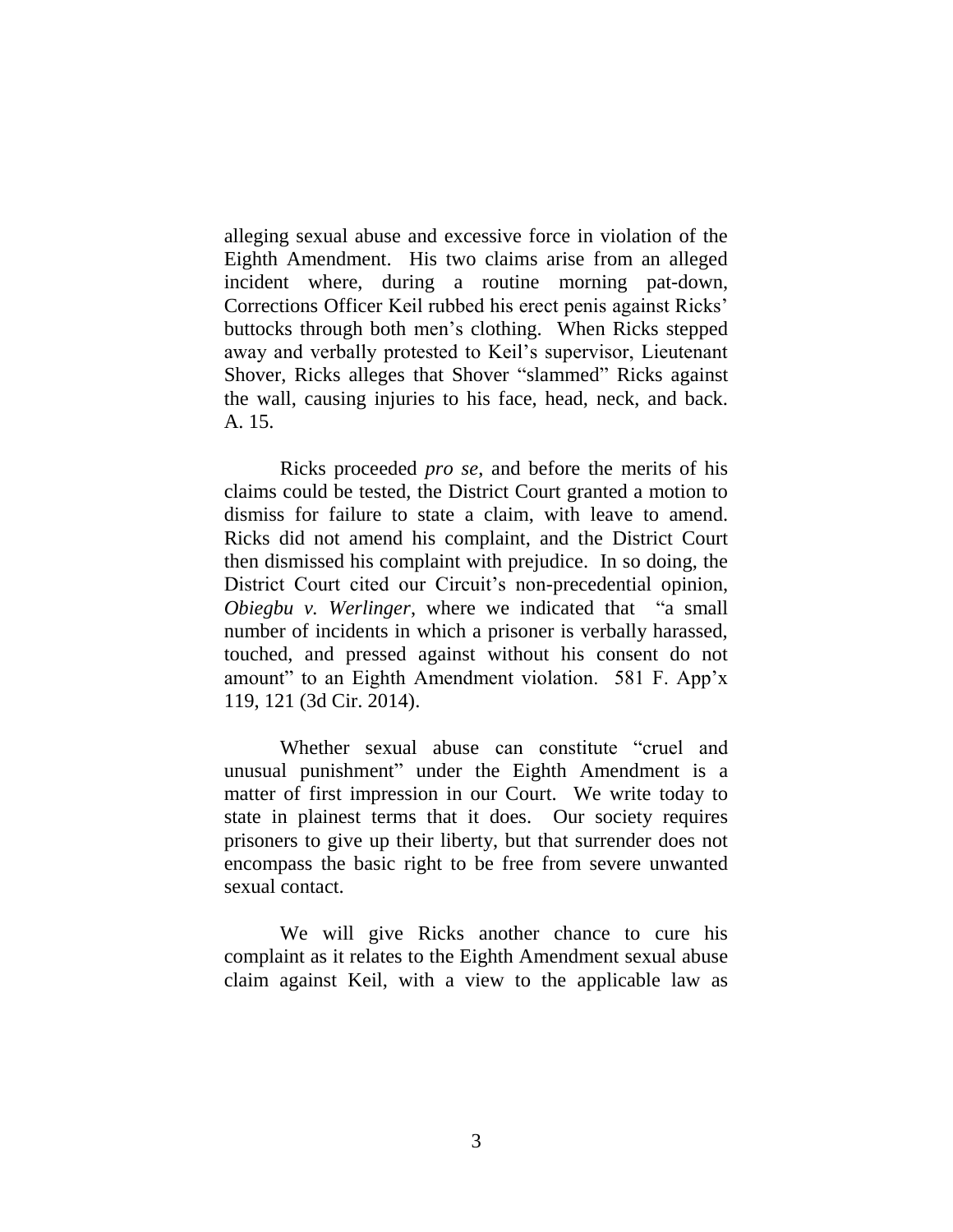discussed herein. Although his sexual abuse claim as to Shover under a participation or failure-to-intervene theory was properly dismissed, Ricks' excessive force claim stands on a different footing and should have been permitted to survive the motion to dismiss. We will therefore affirm in part, vacate in part, and reverse in part the District Court's order, and remand for further proceedings consistent with this opinion.

#### **I. BACKGROUND**

# **A. Facts**

In reviewing the District Court's dismissal order, we accept as true the following facts, set forth in Ricks' complaint. *See Bell Atl. Corp. v. Twombly*, 550 U.S. 544, 556 (2007). On the morning of September 17, 2014, Ricks, an inmate at SCI-Graterford, $<sup>1</sup>$  was on his way to the law library</sup> during morning line movements when Corrections Officer Keil<sup>2</sup> directed him to undergo a pat-down search in a public hallway. Ricks complied and submitted to the search, which he alleges was captured by video camera.

While being searched from behind, Ricks felt Keil's erect penis (under clothing) "rubbing up against" Ricks' clothed buttocks. A. 15. Ricks stepped away from Keil and told him he was "on [his] (ASS)." *Id.* Ricks told Lt. Shover,

 $\overline{a}$ 

<sup>&</sup>lt;sup>1</sup> Ricks has since been released on parole.

<sup>&</sup>lt;sup>2</sup> In his complaint, and as reflected on this case's caption, Ricks refers to "C/O Kile." The Commonwealth later identified him as Corrections Officer Paul Keil.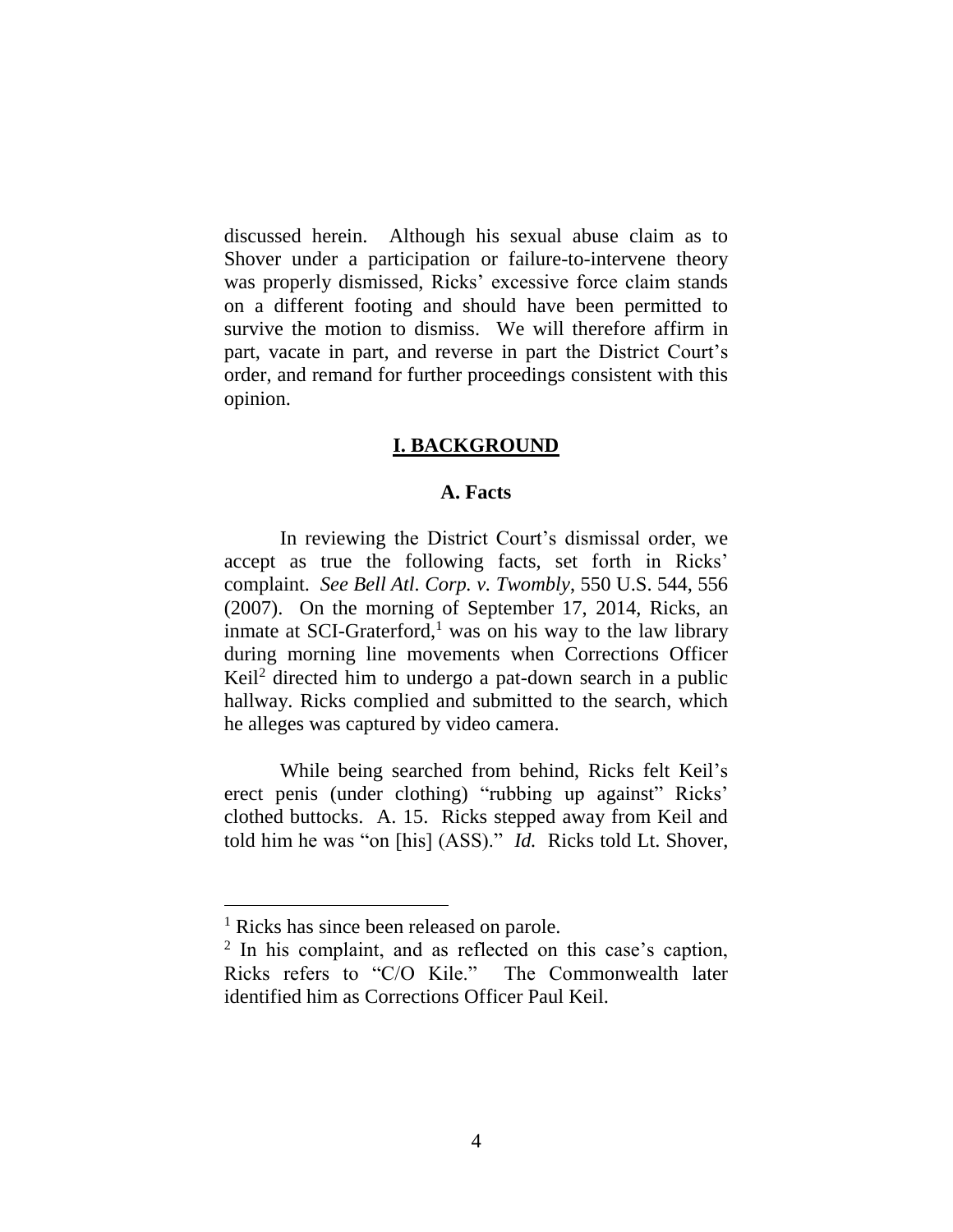who was overseeing the line movement, that Keil "is [r]ubbing [u]p against my [b]ehind with his genitals." *Id.*

Shover asked Ricks "what [d]id you say." *Id.* Ricks explained, and Shover "came over to [him] and just slammed [him] in the ... wall." *Id.* This action gave Ricks a black eye, a "[b]usted" nose and lip, and injuries to his head, neck, and back.<sup>3</sup> *Id.* Shover then told Ricks to place his hands behind his back so he could be cuffed and returned to his cell. Ricks complied. On the way to Ricks' cell, Shover directed several racial slurs at him. Ricks also alleges that in the past, Shover had continuously harassed him, and that he had reported this conduct to other prison officials.

# **B. Procedural History**

After exhausting administrative remedies, Ricks filed a complaint in the United States Court for the Eastern District of Pennsylvania against Officer Keil and Lt. Shover. He sought monetary and injunctive relief for racial discrimination, harassment, sexual abuse, and the use of excessive force.<sup>4</sup> Proceeding *pro se*, his standard § 1983 Prisoner Complaint form briefly set out the above facts. Defendants filed a Fed. R. Civ. P. 12(b)(6) motion to dismiss.

The District Court granted the motion, holding that Ricks failed to allege a violation of his Eighth Amendment rights. The District Court dismissed Ricks' sexual abuse

<sup>3</sup> On his standard Prisoner Complaint form, Ricks did not allege having received any medical treatment for these injuries.

<sup>4</sup> Ricks has not pursued his claims for racial discrimination or harassment in this appeal.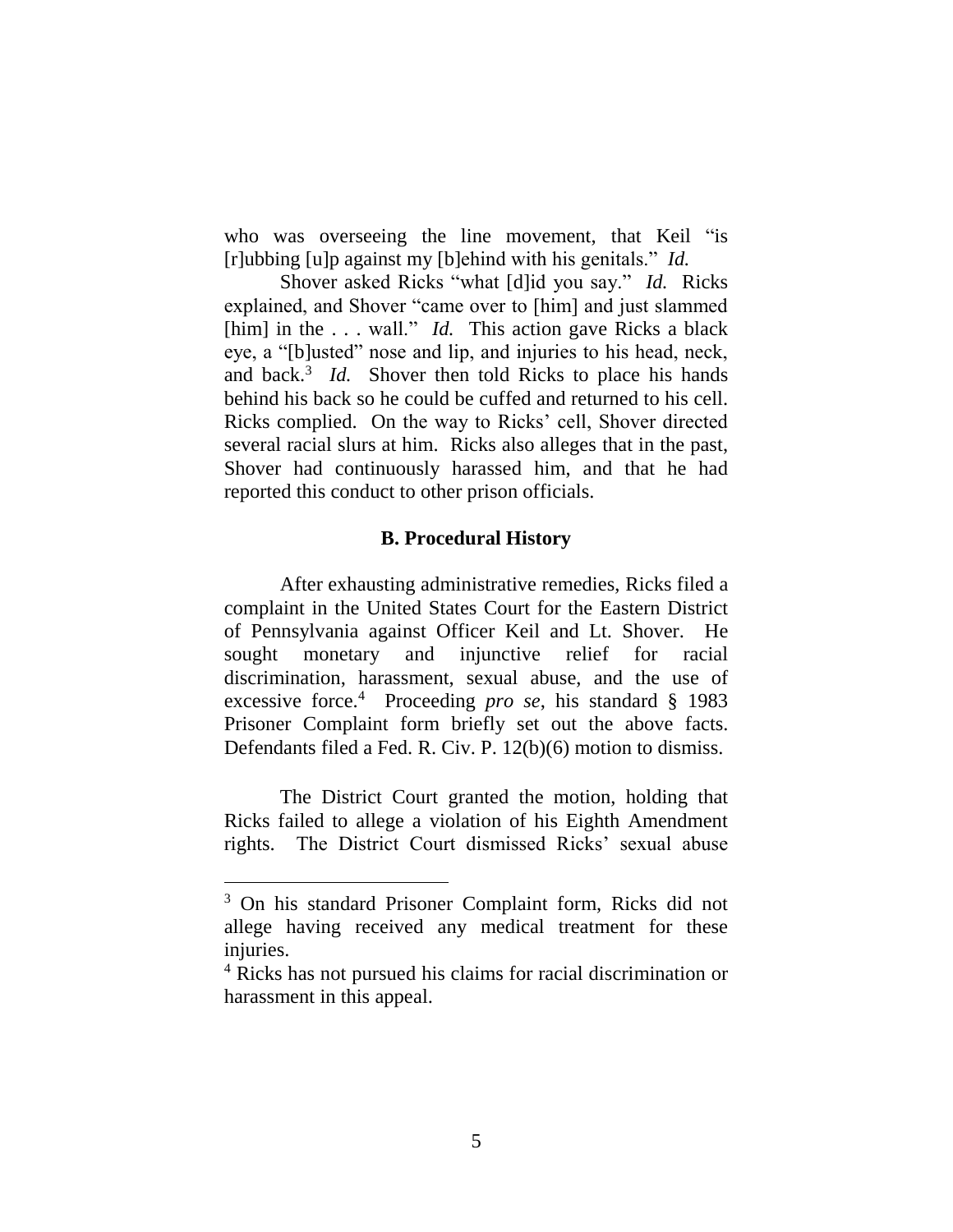cause of action, citing our non-precedential opinion in *Obiegbu v. Werlinger*, 581 F. App'x 119, 121 (3d Cir. 2014), in which we stated that "a small number of incidents in which a prisoner is verbally harassed, touched, and pressed against without his consent do not amount" to an Eighth Amendment violation. The Court then referred to the five-factor test for excessive force set out in *Smith v. Mensinger*, 293 F.3d 641 (3d Cir. 2002), and dismissed Ricks' excessive force claim as well.

The Court dismissed Ricks' case without prejudice, granting him leave to amend his complaint. The Court instructed Ricks to describe "(a) the specific statutory basis for federal jurisdiction over this case; (b) the specific events which serve as the basis for his claim; (c) how the defendant is involved in his claims; and (d) the harm he suffered, if any, from each violation." A. 2. Ricks did not file an amended complaint within the allotted time frame, and so the District Court converted its dismissal to one with prejudice. This appeal followed.<sup>5</sup>

### **II. DISCUSSION**

The District Court had jurisdiction pursuant to 28 U.S.C. §§ 1331 & 1343. We have jurisdiction under 28 U.S.C. § 1291, as the District Court's dismissal with

<sup>&</sup>lt;sup>5</sup> Coupled with his motion for appointed counsel, which we granted, Ricks filed a motion for extension of time to amend his complaint. Ricks' attorney is appearing *pro bono*. We express our gratitude to him for accepting this matter and for the high caliber of representation of his client before our Court.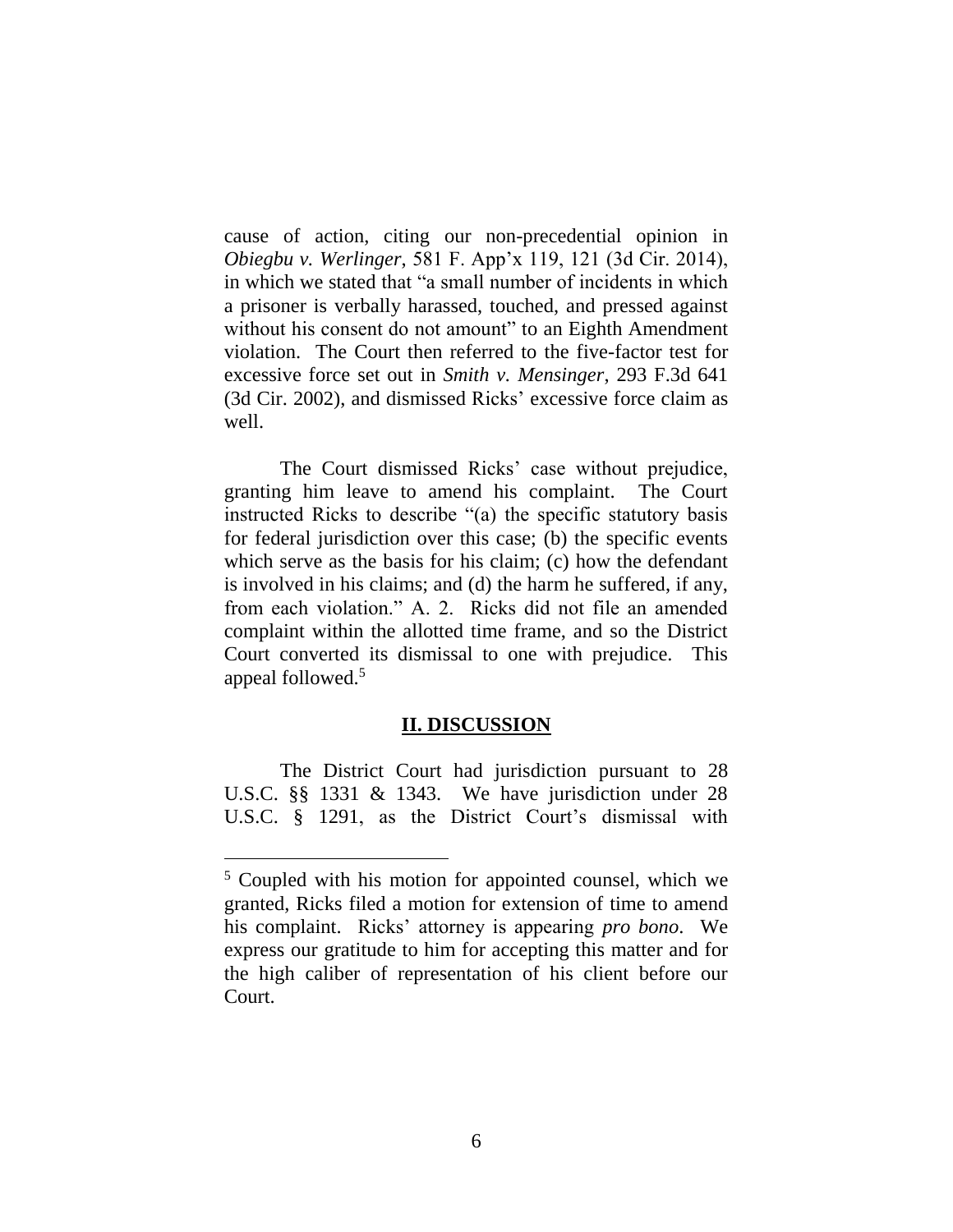prejudice was a final order. We exercise plenary review over the dismissal of a complaint under Federal Rule of Civil Procedure 12(b)(6). *United States ex rel. Customs Fraud Investigations, LLC v. Victaulic Co.*, 839 F.3d 242, 248 (3d Cir. 2016). We accept all factual allegations in the complaint as true, and affirm the dismissal only if the well-pleaded facts, accepted as true, do not plausibly provide a basis for relief. *Twombly*, 550 U.S. at 570. When a plaintiff files *pro se*, we have "a special obligation to construe his complaint liberally." *Zilich v. Lucht*, 981 F.2d 694, 694 (3d Cir. 1992).

The Eighth Amendment guarantees the right to be free from "cruel and unusual punishments" while in custody. *Whitley v. Albers*, 475 U.S. 312, 318 (1986) (quoting U.S. Const. amend. VIII). A properly stated Eighth Amendment claim must allege a subjective and objective element. *Hudson v. McMillian*, 503 U.S. 1, 8 (1992). First, it must appear from the complaint that the defendant official acted with a "sufficiently culpable state of mind." *Wilson v. Seiter*, 501 U.S. 294, 298 (1991). Second, the conduct must have been objectively "harmful enough," or "sufficiently serious" to violate the Constitution. *Id.* at 298, 303.

Ricks has asserted two types of Eighth Amendment claims: one for sexual abuse (against both Defendants), and one for excessive force (against Lt. Shover only). We examine each in turn.

#### **A. Sexual Abuse Claim**

Whether sexual abuse of inmates by prison officials offends the Eighth Amendment is a matter of first impression in our Court. Today, we join numerous sister Circuits in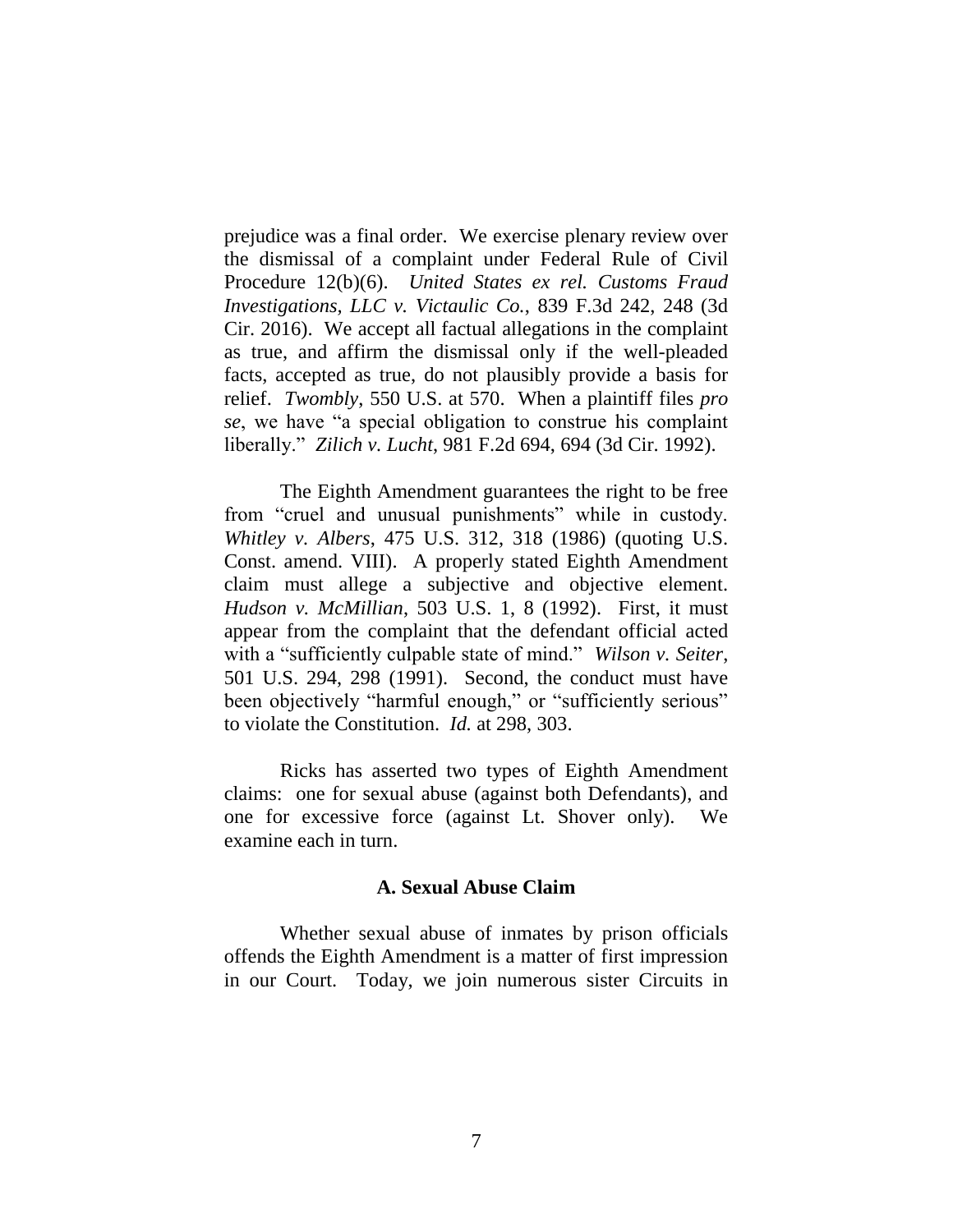holding that prison sexual abuse can violate the Constitution. *See Washington v. Hively*, 695 F.3d 641, 643 (7th Cir. 2012); *Boxer X v. Harris*, 437 F.3d 1107, 1111 (11th Cir. 2000); *Schwenk v. Hartford*, 204 F.3d 1187, 1197 (9th Cir. 2000); *Giron v. Corr. Corp. of Am.*, 191 F.3d 1281, 1290 (10th Cir. 1999); *Boddie v. Schnieder*, 105 F.3d 857, 861 (2d Cir. 1997). We agree that "sexual abuse of prisoners, once overlooked as a distasteful blight on the prison system, offends our most basic principles of just punishment." *Crawford v. Cuomo*, 796 F.3d 252, 260 (2d Cir. 2015). Sexual abuse invades the most basic of dignity interests: to be treated as a human being. We condemn such abuse as it is "simply not part of the penalty that criminal offenders pay for their offenses against society." *Boddie*, 105 F.3d at 861 (quoting *Farmer v. Brennan*, 511 U.S. 825, 834 (1994)).

### *1. Legal Framework*

Though the Supreme Court has not addressed sexual abuse of inmates by prison officials, courts grappling with this issue have drawn from the Supreme Court's excessive force precedents and its holding in *Farmer v. Brennan* that sexual assaults of inmates by inmates can implicate the right to be free from cruel and unusual punishment. *See, e.g.*, *Boddie*, 105 F.3d at 861. Thus, the framework for excessive force claims set forth in *Hudson v. McMillian*—composed of a subjective and objective prong—has evolved to encompass claims for sexual abuse and harassment by prison officials as well. *See, e.g.*, *id.* (describing the *Hudson* test's objective and subjective components as applying to sexual abuse claims); *Boxer X*, 437 F.3d at 1111 (same); *Freitas v. Ault*, 109 F.3d 1335, 1338 (8th Cir. 1997) (same).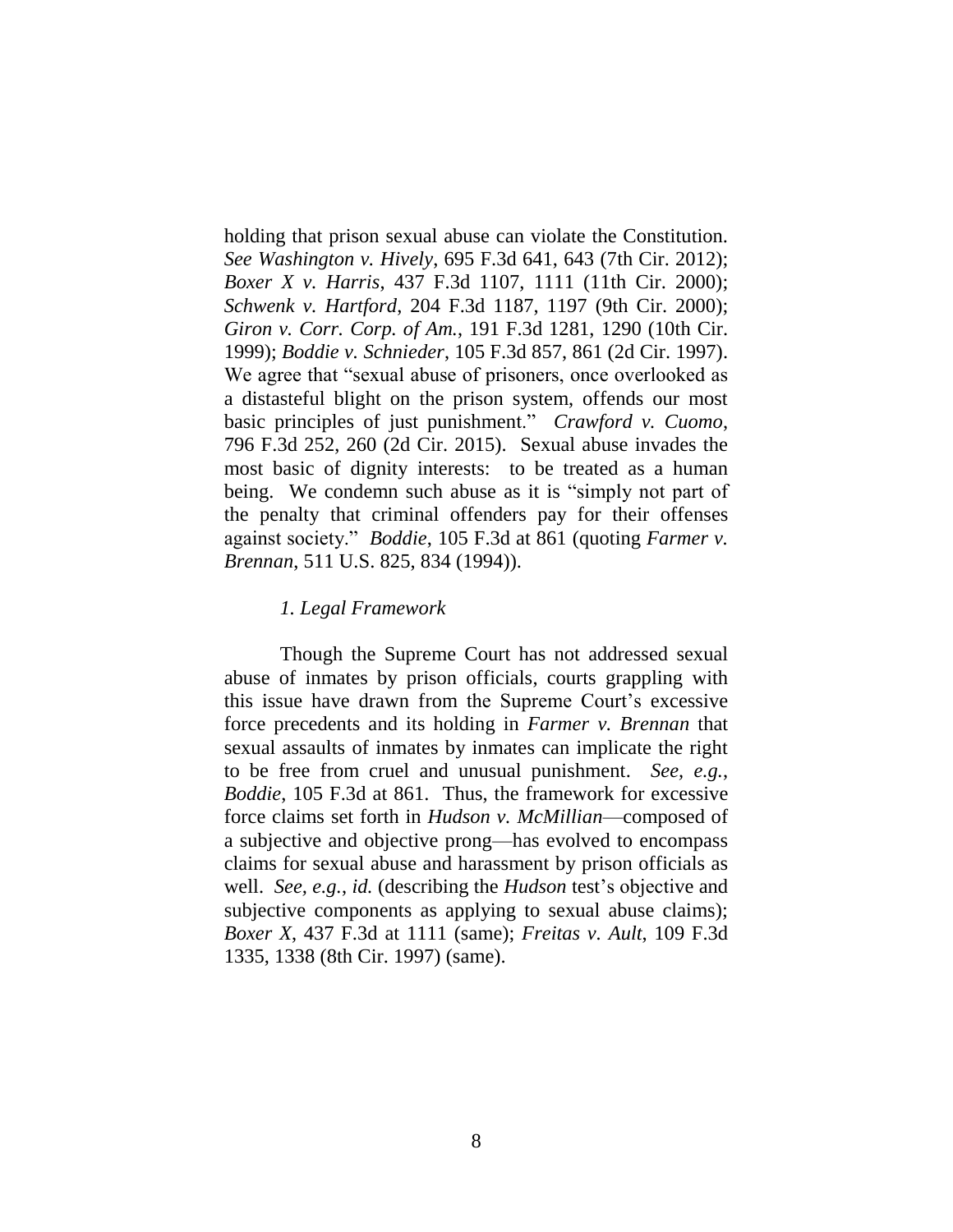In particular, the United States Court of Appeals for the Second Circuit's reasoning in its two landmark Eighth Amendment sexual abuse cases informs our analysis. In 1997, the Second Circuit concluded in *Boddie v. Schnieder*  that in some circumstances, sexual abuse could present a cognizable Eighth Amendment claim. 105 F.3d at 861. There, the plaintiff had alleged that a female corrections officer squeezed his penis and said "[Y]ou know [you're] a sexy black devil, I like you." *Id.* at 860 (first alteration in original). He further averred that she bumped into him "with both her breast so hard [he] could feel the points of her nipples against [his] chest," and that she "bumped into him . . . with her whole body vagina against penis pinning [him] to the door." *Id.*

As to the objective prong, the Court stated that "there can be no doubt that severe or repetitive sexual abuse of an inmate by a prison officer can be 'objectively, sufficiently serious' enough to constitute an Eighth Amendment violation." *Id.* at 861 (quoting *Farmer*, 511 U.S. at 834). Concerning *Hudson*'s subjective prong, the Court declared that "[w]here no legitimate law enforcement or penological purpose can be inferred from the defendant's alleged conduct, the abuse itself may, in some circumstances, be sufficient evidence of a culpable state of mind." *Id.* The Court thus concluded that sexual abuse could meet both prongs of *Hudson*'s test for Eighth Amendment violations—although on the facts before it, the Court declined to find a sufficiently objective harm in order to state a constitutional claim. *Id.*

Nearly twenty years later, the Second Circuit clarified that "*Boddie* recognized that a *single act* of sexual abuse may violate the Eighth Amendment if, as in this case, it is entirely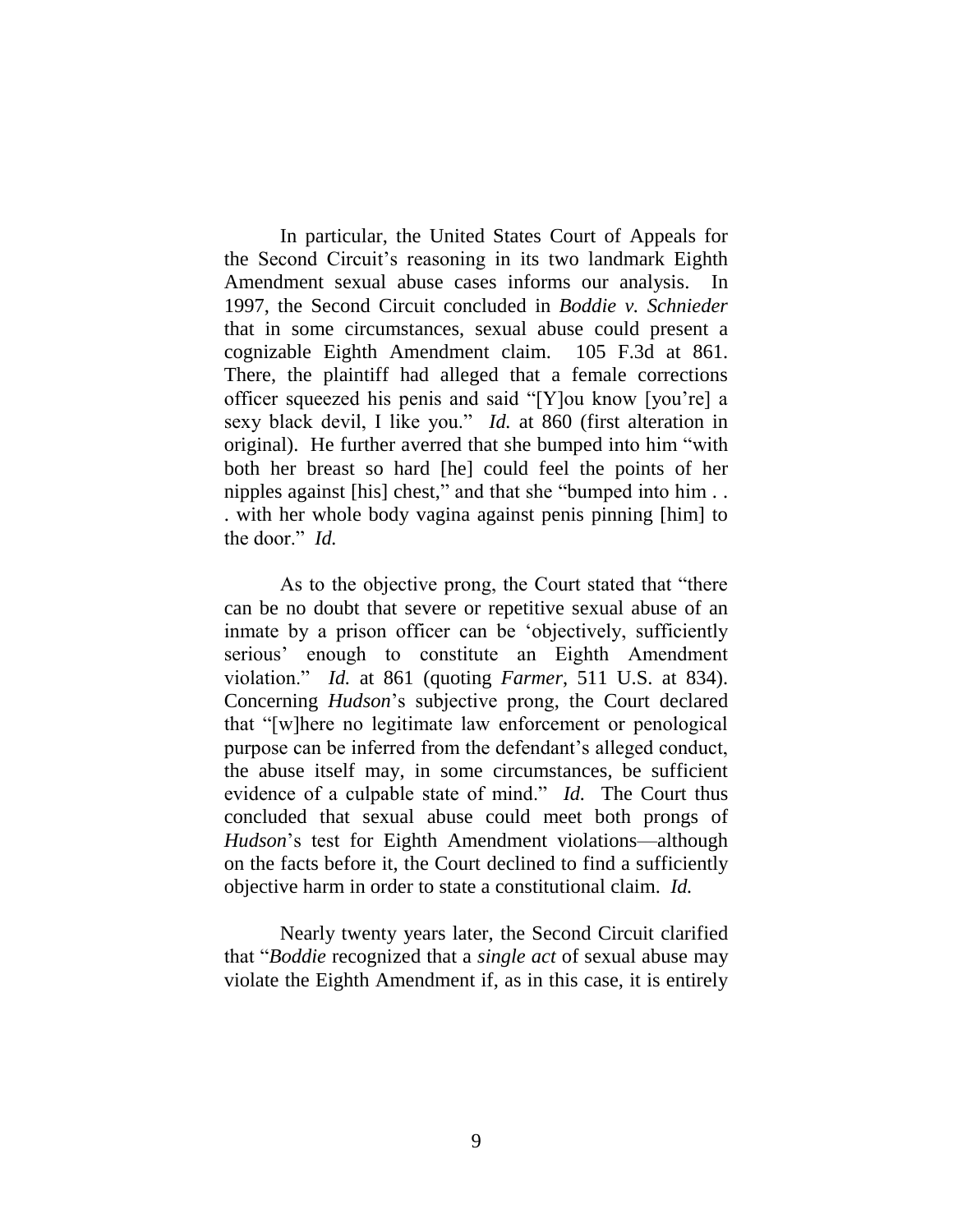gratuitous and devoid of penological purpose." *Crawford*, 796 F.3d. at 257 (emphasis added). In *Crawford*, one of the two plaintiffs alleged that during a frisk in the middle of a visit with the inmate's wife, the defendant corrections officer fondled and squeezed his penis to "make sure [he] did not have an erection." *Id.* at 255. The other plaintiff alleged that during a search, the officer grabbed and held his penis and asked "what's that?" *Id.* The officer then pinned the plaintiff to the wall while continuing to "squeeze" and "fondle" the area around his penis and "roam" his hands down the inmate's thigh. *Id.* The officer also threatened the inmate with solitary confinement if he resisted the abuse. *Id.* The Court explained that "[to] show that an incident or series of incidents was serious enough to implicate the Constitution, an inmate need not allege that there was penetration, physical injury, or direct contact with uncovered genitalia." *Id.* at 257. Rather, the Court held that "[a] corrections officer's intentional contact with an inmate's genitalia or other intimate area, which serves no penological purpose and is undertaken with the intent to gratify the officer's sexual desire or to humiliate the inmate, violates the Eighth Amendment." *Id.* at 254.

Following *Boddie* and *Crawford*, we resolve that a properly stated Eighth Amendment sexual abuse claim need not necessarily depend on the number of incidents. We agree with the statement made by the Court in *Crawford* that "a single incident of sexual abuse, if *sufficiently severe or serious*, may violate an inmate's Eighth Amendment rights no less than repetitive abusive conduct." *Id.* at 257 (emphasis added).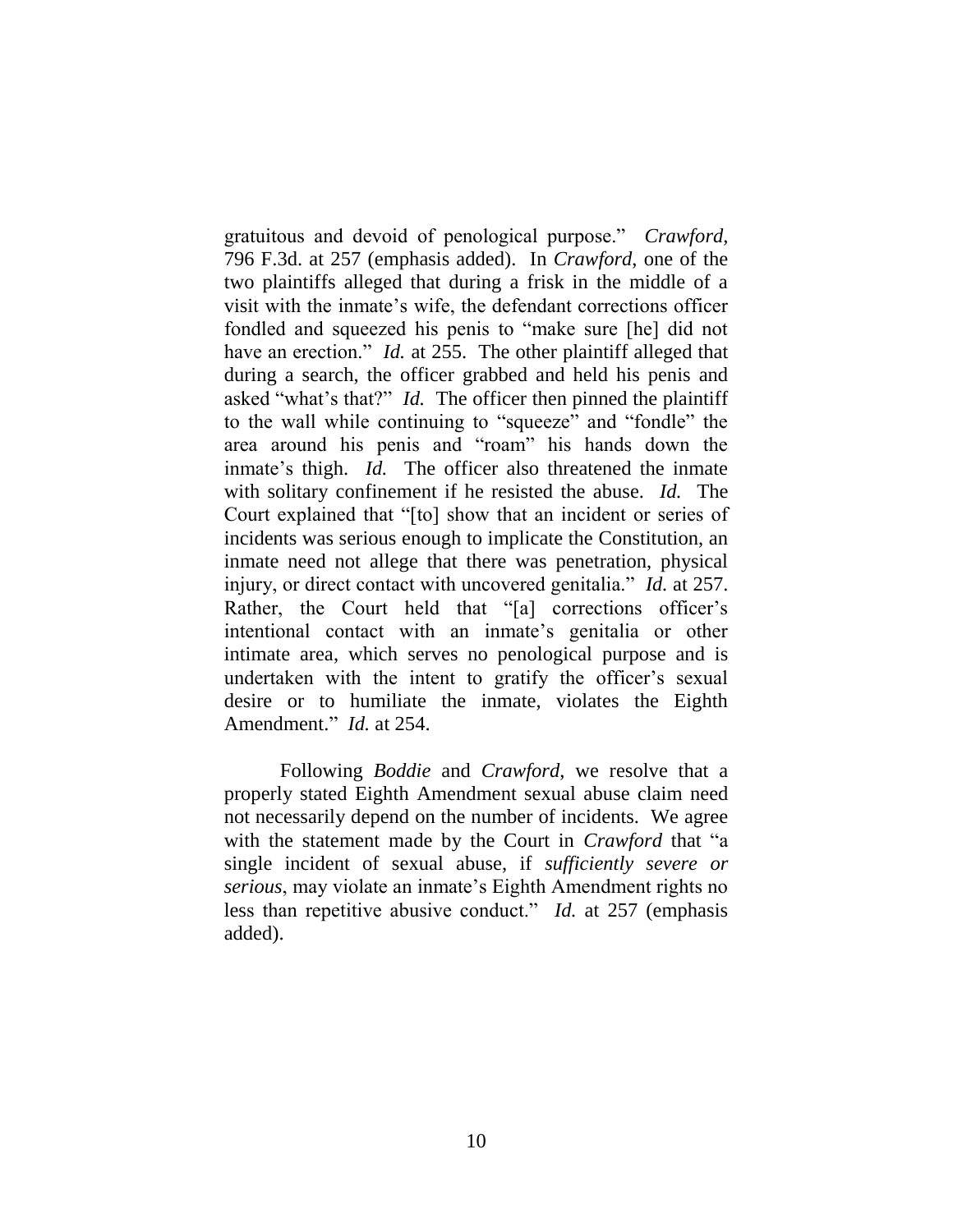Here, without analyzing Ricks' sexual abuse claim, the District Court cited to our non-precedential opinion in *Obiegbu v. Werlinger*, 581 F. App'x 119 (3d Cir. 2014), for the proposition that a single incident cannot constitute a constitutional violation. While we cannot be sure if the District Court intended to impose a formal numerosity requirement on Ricks' claims, we conclude that an emphasis on the number of incidents as a gatekeeper for objective seriousness is misplaced. We decline to adopt a *per se* rule regarding the number of incidents as bearing on severity. Instead, we conclude that the test will turn on an analysis of a subjective and an objective component. That is, the incident must be objectively, sufficiently intolerable and cruel, capable of causing harm, and the official must have a culpable state of mind. We next turn to what each prong requires.

Regarding the subjective prong, we consider whether the official had a legitimate penological purpose or if he or she acted "maliciously and sadistically for the very purpose of causing harm." *Albers*, 475 U.S. at 319–320 (quoting *Johnson v. Glick*, 481 F.2d 1028, 1033 (2d Cir. 1973)). Because this is a mental state, "unless admitted, [it] has to be inferred rather than observed" from conduct such as harassing comments, or an overly invasive search in violation of facility policy. *Washington*, 695 F.3d at 643; *see Crawford*, 796 F.3d at 258 ("There is no penological justification for checking to see if an inmate has an erection . . . ."). The nature of the violative conduct itself will often be enough to demonstrate the prison official's culpable state of mind. *See Crawford*, 796 F.3d at 252 ("[I]f . . . the officer intentionally brings his or her genitalia into contact with the inmate in order to arouse or gratify the officer's sexual desire or humiliate the inmate, a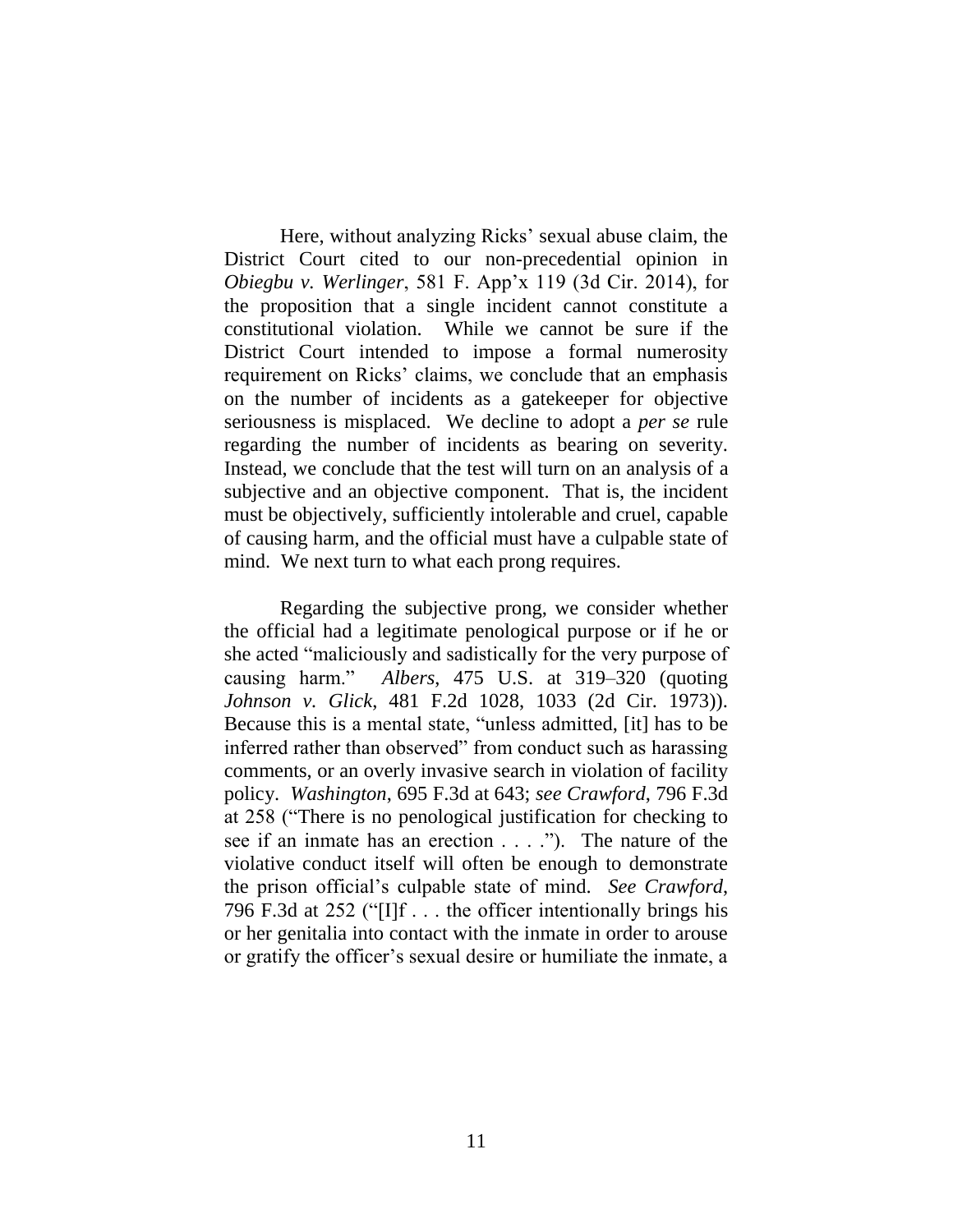violation is self-evident because there can be no penological justification for such contact.").

While the subjective inquiry involves a judgment call that may be relatively easy to make based on the specific circumstances, the objective prong seems more difficult. What level of inappropriate conduct objectively constitutes a violation? At the outset, we readily acknowledge that this kind of line-drawing is difficult in part because it is uncomfortable. It requires parsing a set of allegations or facts that may be deeply troubling, and making a judgment as to whether the conduct alleged implicates the Constitution. Nevertheless, it is within our purview to provide guidance as to which claims may "involve a harm of federal constitutional proportions." *Boddie*, 105 F.3d at 861.

When deciding objective harm, "not . . . every malevolent touch by a prison guard gives rise to a federal cause of action." *Hudson*, 503 U.S. at 9. Indeed, "[t]he Constitution 'does not mandate comfortable prisons.'" *Farmer*, 511 U.S. at 832 (quoting *Rhodes v. Chapman*, 452 U.S. 337, 349 (1981)). Rather, in contrast to common tort law, the Eighth Amendment shields inmates from only those actions "repugnant to the conscience of mankind." *Hudson*, 503 U.S. at 10 (quoting *Whitley*, 475 U.S. at 327). The objective element "is therefore contextual and responsive to 'contemporary standards of decency.'" *Id.* at 8 (quoting *Estelle v. Gamble*, 429 U.S. 97, 103 (1976)). And "conditions that cannot be said to be cruel and unusual under contemporary standards are not unconstitutional." *Rhodes*, 452 U.S. at 347.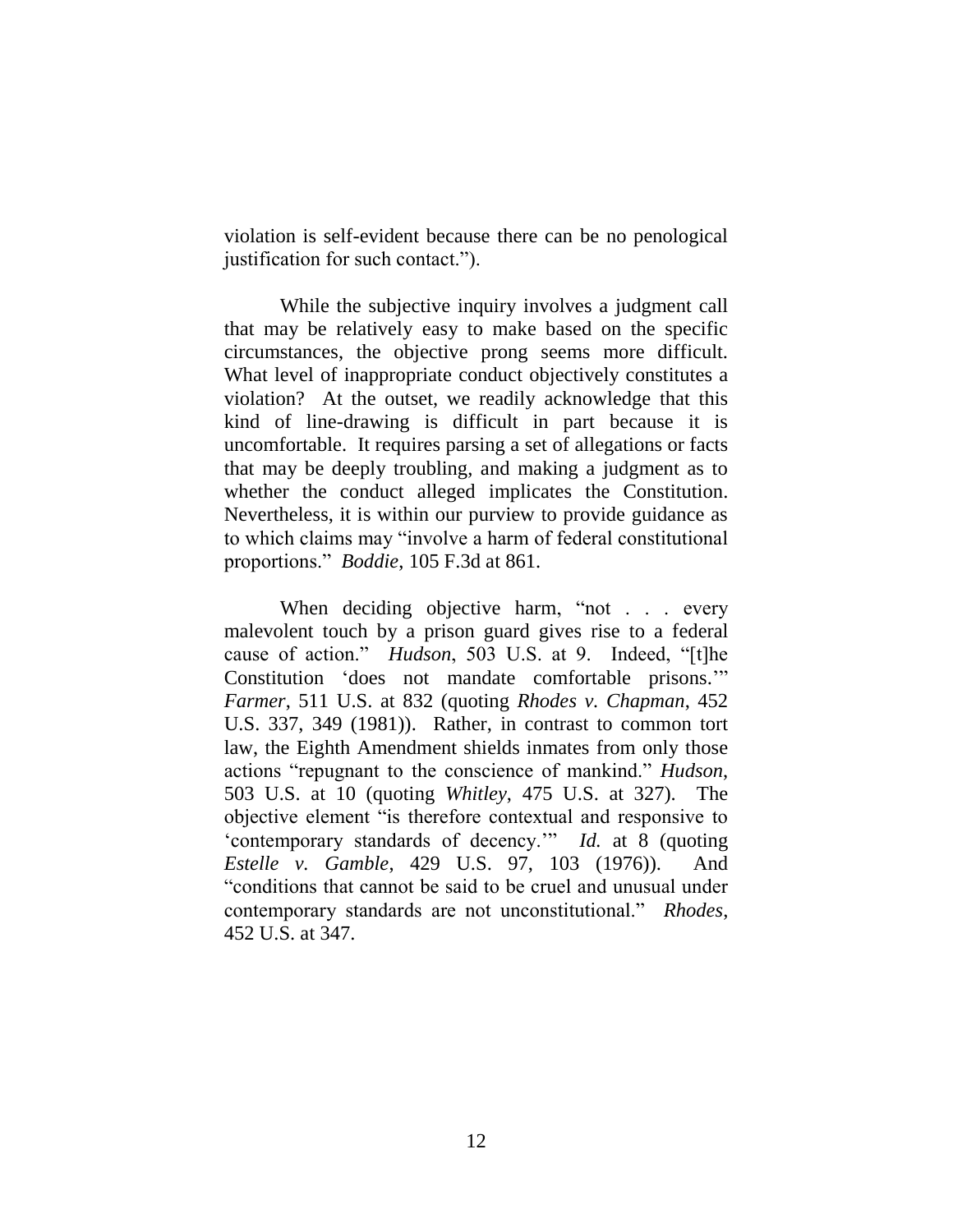Ricks has urged us to adopt a standard that would collapse the subjective and objective inquiries, so that a finding of a lack of penological purpose would be determinative. He draws this standard from *Crawford*, in which the Court declared that: "In determining whether an Eighth Amendment violation has occurred, the principal inquiry is whether the contact is incidental to legitimate official duties, such as a justifiable pat frisk or strip search, or by contrast whether it is undertaken to arouse or gratify the officer or humiliate the inmate." 796 F.3d at 257–58.

We do not take issue with the focus of the analysis by other courts on whether the official performing the search had a penological purpose. *See, e.g.*, *id.* at 258 (concluding that "no amount of gratuitous or sexually-motivated fondling of an inmate's genitals" is constitutional). That is, when a search involves intrusive, intimate touching to ensure that contraband and weapons are not present, an inquiry into its purpose is legitimate. For instance, in *Crawford*, the corrections officer allegedly "fondled and squeezed [the plaintiff's] penis" during a visit with the plaintiff's wife, to "make sure [he] did not have an erection." *Id.* at 258. We have no doubt that this level of touching would be objectively, sufficiently serious to violate the Constitution. But because it occurred during a search, the Court needed to determine whether that search was legitimate or pretextual. Moreover, the Court clarified that "even if contact between an officer and inmate's genitalia was initially justified, if the officer finds no contraband, continued sexual contact may be actionable." *Id.* at 257.

Absent a legitimate penological purpose, the type of touching involved in, for instance, a body-cavity search,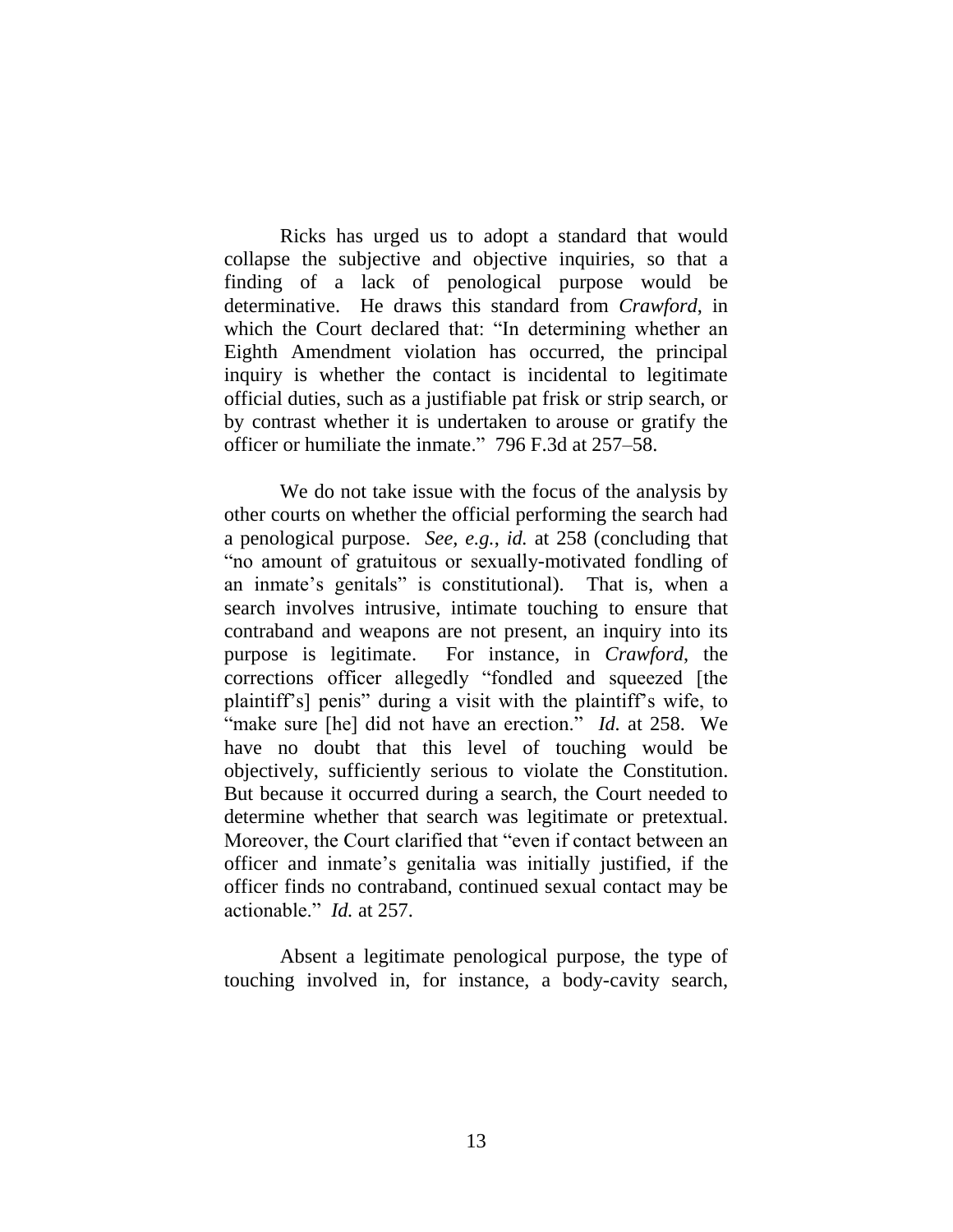would be undoubtedly cruel and unusual. And a desire to humiliate the inmate or gratify the officer—inferred through the officer's conduct—is a reasonable way to distinguish between invasive touching that is permitted by law to ensure safety and that which is not. An analysis focused on intent of the officer is therefore appropriate when evaluating whether an objectively intrusive search is constitutional.

We have previously discussed this distinction as it pertains to claims for unconstitutional prison conditions. In *Parkell v. Danberg*, where an inmate was "subjected to thrice-daily visual body-cavity searches," we concluded that those searches would only be cruel and unusual if they were "undertaken maliciously or for the purposes of sexually abusing" the plaintiff. 833 F.3d 313, 335–36 (3d Cir. 2016) (quoting *Crawford*, 796 F.3d at 258). We found a focus on intent necessary to demarcate permissible from *ultra vires* invasiveness. Accordingly, the inquiry to define culpable state of mind versus legitimate penological purpose is a necessary, but not sufficient, inquiry.

Fusing the subjective and objective inquiries, as Ricks urges we must, would constitutionalize any alleged touch, if the corrections officer lacked a penological purpose. We decline to entirely eliminate the objective prong of the analysis by collapsing it with the subjective prong. That is to say, even if sexualized touching lacks a penological purpose, it may still fall below the threshold of constitutional cognizability based on a lack of objective seriousness.

As noted above, a single incident, if sufficiently serious or severe, can run afoul of the Eighth Amendment as surely as can multiple, less egregious incidents. While a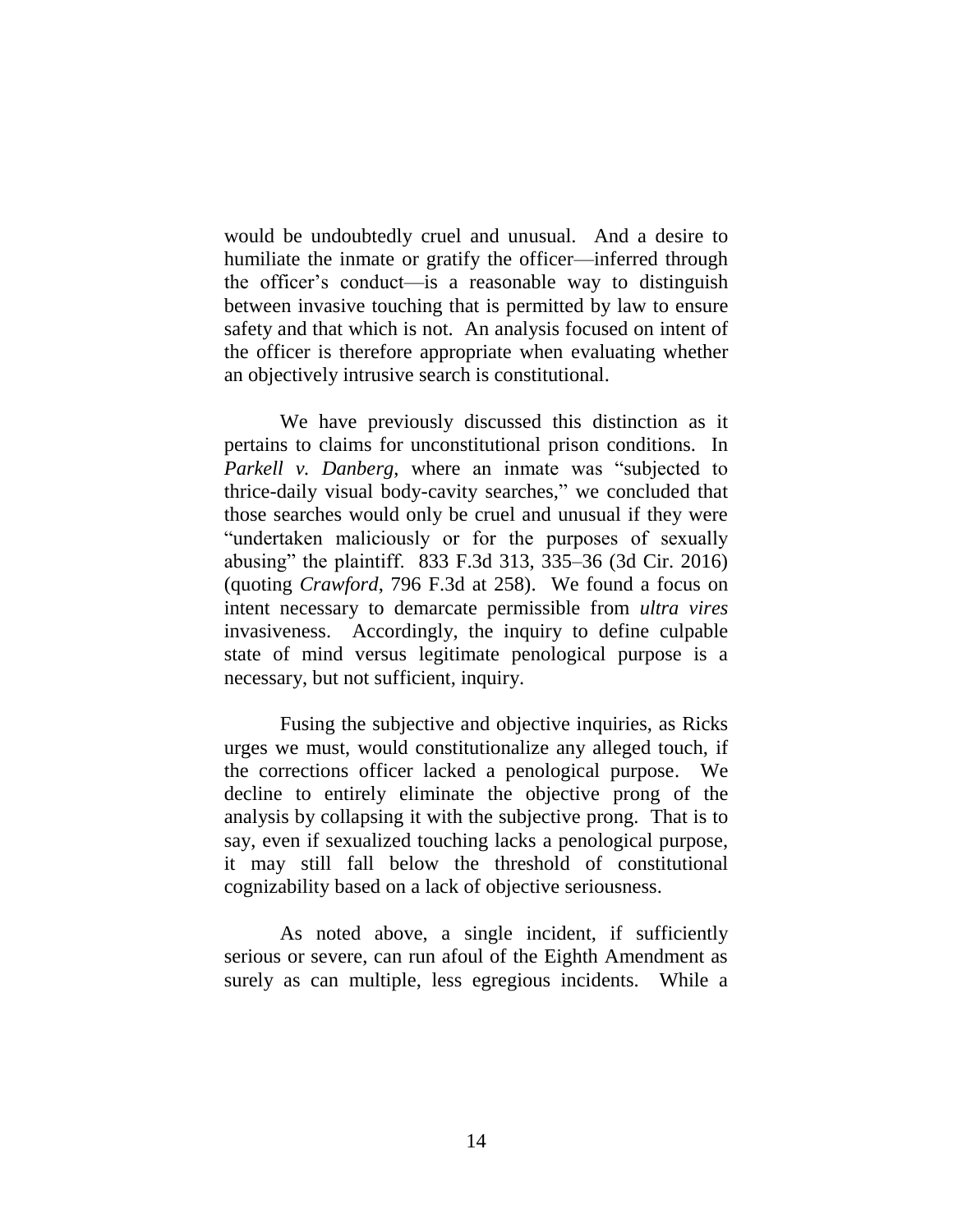pattern of harassment and sexualized touching may more clearly be considered objectively "cruel and unusual," that does not diminish the harm that may arise from an isolated act. *See Crawford*, 796 F.3d at 257 (stating that "[r]ecurrences of abuse" are relevant, but not dispositive, to severity).

Moreover, while our framework explicitly draws from the Supreme Court's excessive force jurisprudence, the absence of force or injury will not doom a sexual abuse claim outright. Although physical injury will certainly signal severity, it is not the touchstone for objective seriousness.<sup>6</sup> Whether an action is sufficiently harmful to be cruel and unusual cannot be determined only by looking at physical injury, because an abusive sexual encounter may not leave any marks. Indeed, sexual abuse "tend[s] rather to cause significant distress and often lasting psychological harm." *Washington*, 695 F.3d at 643.

Whether conduct is objectively cruel and unusual is better considered with sensitivity to "evolving standards of decency." *Graham v. Florida*, 560 U.S. 48, 58 (2010) (quoting *Estelle*, 429 U.S. at 102). Ricks posits that the

 $\overline{a}$ 

<sup>&</sup>lt;sup>6</sup> Indeed, Congress recently amended the Prison Litigation Reform Act ("PLRA") to add to its physical injury requirement an avenue for recovery for emotional damages for sexual abuse, perhaps acknowledging that sexual abuse may not result in physical injury. *See* Violence Against Women Reauthorization Act, Pub. L. No. 113-12, § 1101, 127 Stat. 54, 134 (Jan. 3, 2013), codified at 42 U.S.C. § 1997e (amending the section imposing the physical injury requirement to insert "or the commission of a sexual act").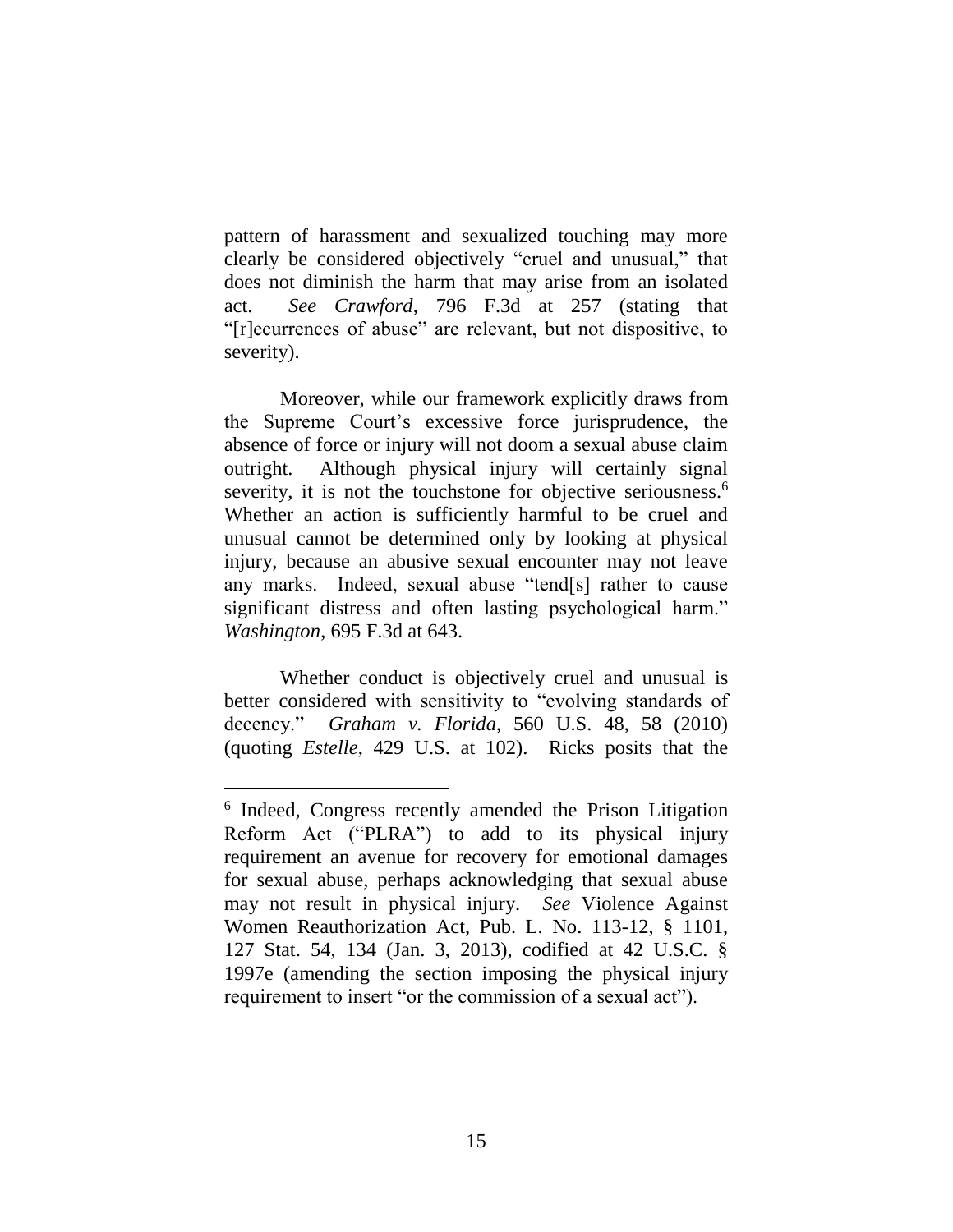current standard vis-à-vis sexualized touching in prison contexts is "zero tolerance." Opening Br. at 15. We are aware that societal norms surrounding unwanted sexual attention are changing rapidly, and we are mindful that behavior that may not have warranted damages in the past may so warrant today. We nonetheless are not persuaded that the current standard is zero tolerance for all minor sexualized touching in prison, such that all such claims are objectively serious to a constitutional degree.

When considering contemporary standards of decency, we begin by reviewing "objective indicia of consensus, as expressed in particular by the enactments of legislatures that have addressed the question." *Roper v. Simmons*, 543 U.S. 551, 564 (2005). We also examine the "consistency of the direction of change." *Atkins v. Virginia*, 536 U.S. 304, 315 (2002).

In recent years, both the federal government and all but two of the states have passed legislation outlawing sexual activity between guards and inmates. *See Crawford*, 796 F.3d at 259–60 nn. 5–6 (collecting state statutes). As we elaborate below, these enactments reflect a societal standard that conduct falling outside the definition for "rape" nonetheless is taken seriously and compensable by damages at law. They do not, however, compel a finding that all inappropriate touching is *per se* unconstitutional.

The Prison Rape Elimination Act ("PREA"), passed unanimously by Congress, explicitly seeks to "establish a zero tolerance standard for the incidence of prison rape in the prisons of the United States." 34 U.S.C. § 30302(1). Rape is objectively intolerable, cruel, and unusual. But the statute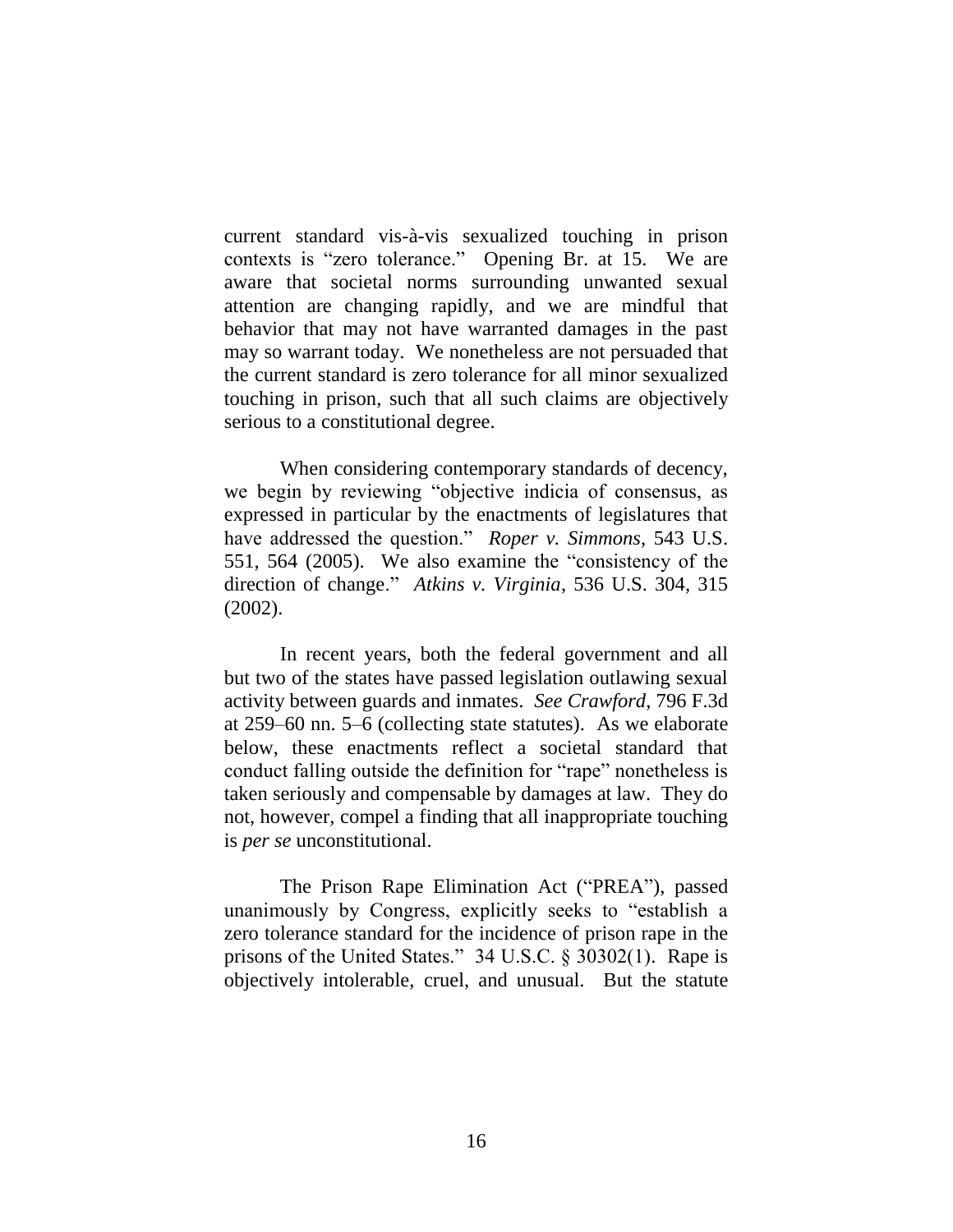defines "rape" so as to overtly encompass severe misconduct. *See id.* § 30309(9) (defining "rape" as "the carnal knowledge, oral sodomy, sexual assault with an object, or sexual fondling of a person, forcibly or against that person's will").

Similarly, the Prison Litigation Reform Act ("PLRA"), intended to address an overwhelming number of prisonerinitiated lawsuits in federal courts, limits recovery for mental and emotional injuries unless a litigant can show "physical injury or the commission of a sexual act." 42 U.S.C. § 1997(e). And "sexual act" as defined explicitly excludes touching that is unintentional or "through the clothing." *See* 18 U.S.C. § 2246(2). We therefore do not read the PREA and the PLRA as evincing Congressional intent to create a zerotolerance standard for minor sexual touching.

Nor do similar state enactments criminalizing sexual contact between inmates and prison officials envisage a zero tolerance standard. For instance, Pennsylvania, where SCI Graterford is located, criminalizes guard-inmate rape, sexual assault, and "indecent contact." Indecent contact, the least serious of the defined offenses, is "[a]ny touching of the sexual or other intimate parts of the person for the purpose of arousing or gratifying sexual desire, in any person." 18 Pa. Cons. Stat. §§ 3101; 3124.2. Thus, while the "consistency of the direction of change" towards outlawing such contact assures us that our society no longer accepts sexual abuse, that change does not oblige us to constitutionalize "every malevolent touch."

As this inquiry is necessarily contextual, fact-specific, and to be conducted in the first instance by the District Court, we decline to craft a mechanical factors test for when sexual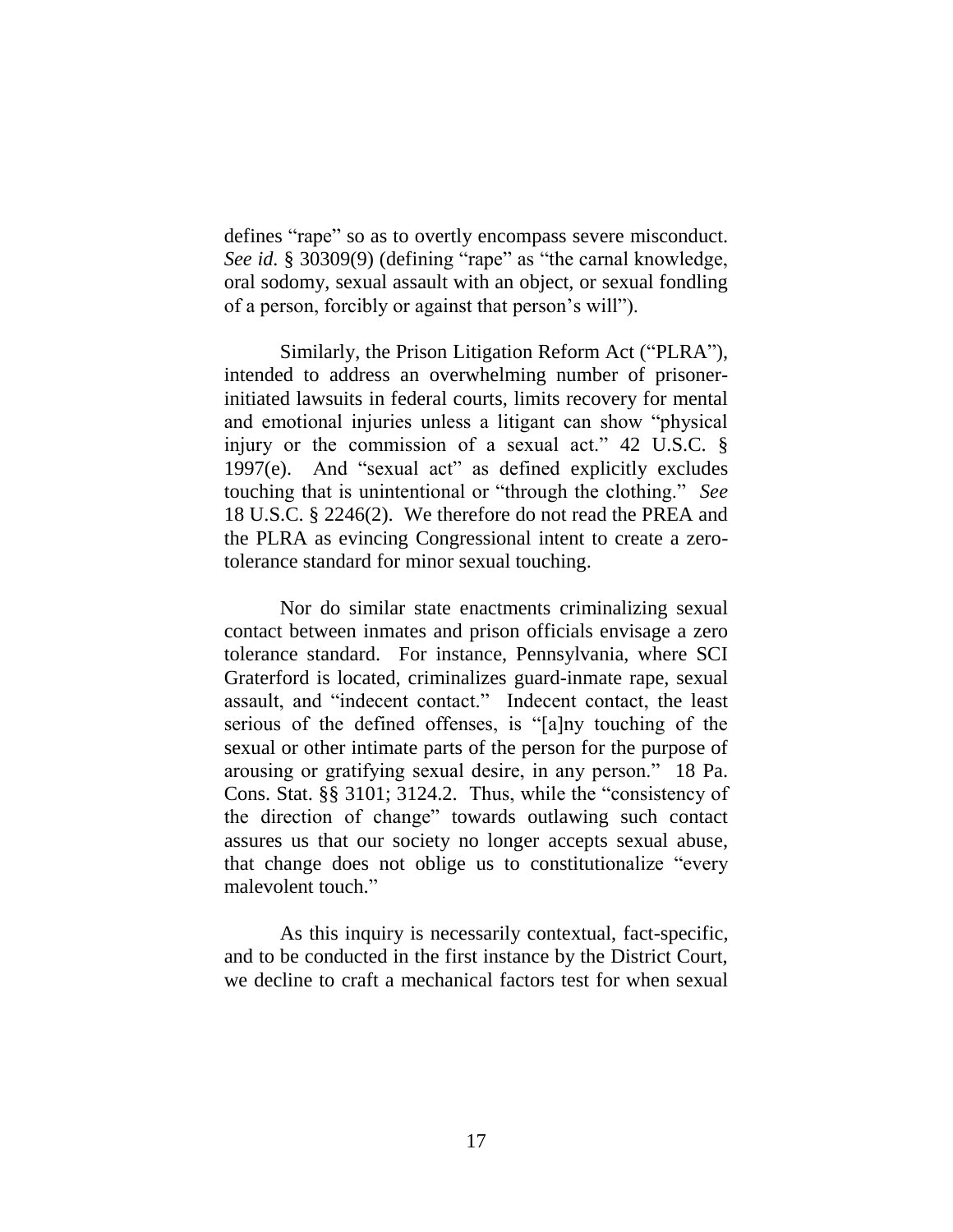contact is objectively, sufficiently serious. The scope, place, and timing of the offensive conduct will bear on its severity, as will the details of the alleged contact. But it goes without saying that objectively serious sexual contact would include sexualized fondling, coerced sexual activity, combinations of ongoing harassment and abuse, and exchanges of sexual activity for special treatment or to avoid discipline. In context, including whether it violates established prison procedures, other sexualized touching may also be objectively serious.

### *2. Application*

We now consider Ricks' claims against Officer Keil and Lt. Shover.

#### *a. Sexual Abuse Claim Against Officer Keil*

We are wary of setting a constitutional floor based on the fact patterns in our sister Circuits' Eighth Amendment sexual abuse cases. Many of those cases were primarily based on more manifestly violent misconduct. *See, e.g.*, *Crawford*, 796 F.3d at 255 (allegations that prison official fondled and squeezed inmate's penis while making threatening remarks); *Giron*, 191 F.3d at 1284 (allegations of rape). Even in *Boxer X*, where the United States Court of Appeals for the Eleventh Circuit decided under its own excessive force precedent that the inmate's allegations were *de minimis*, he had alleged that a prison guard had solicited his masturbation under threat of reprisal. *Boxer X*, 437 F.3d at 1109.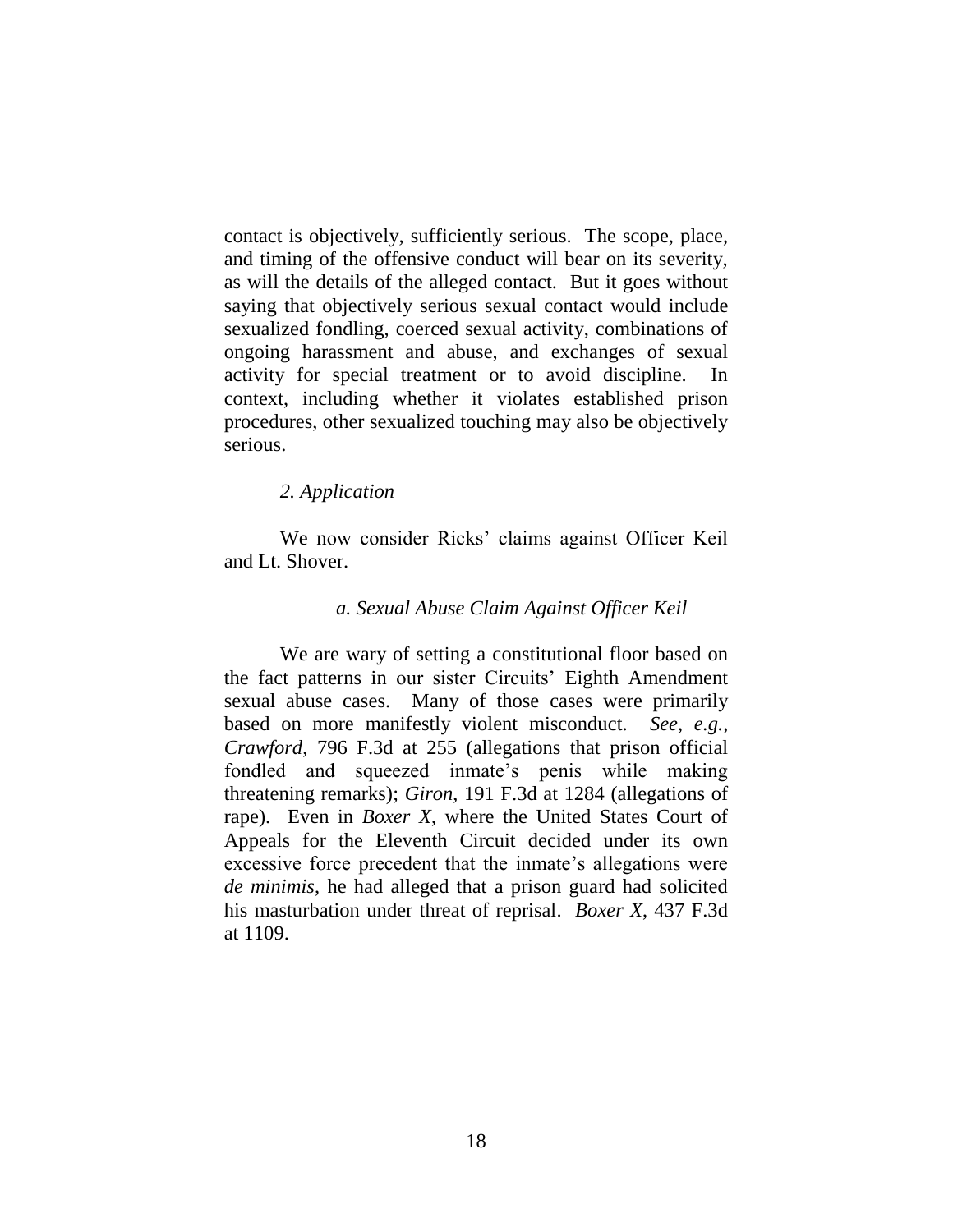Nevertheless, a situation falling below the level of objective seriousness present in those cases is not *per se*  excluded from constitutional cognizance. This is a factspecific inquiry. Because we cannot definitively say that, consistent with his complaint, Ricks could not plead other facts relevant to objective seriousness under the standard we have articulated, he should be afforded a reasonable opportunity to cure his complaint by amendment.

To be sure, Officer Keil's alleged behavior was, by any standard, inappropriate and unprofessional. It is not clear from the face of Ricks' complaint whether the touching was incidental to a legitimate pat-down search. Yet, the episode as alleged appeared to be isolated, momentary, and avoided by Ricks' ability to step away from the offending touch. Absent more specific allegations as to the severity of Keil's conduct or the surrounding context, including the need for the search, we cannot conclude that he plausibly violated Ricks' right to be free from "cruel and unusual punishments." By this, we do not intend to trivialize Ricks' allegations, nor suggest that he did not suffer harm. Rather, the Constitution may require more detail in his pleadings before a federal court recognizes his claim.

We have maintained that imprisoned *pro se* litigants "often lack the resources and freedom necessary to comply with the technical rules of modern litigation." *Mala v. Crown Bay Marina, Inc.*, 704 F.3d 239, 244–45 (3d Cir. 2013). Now that Ricks is represented ably by *pro bono* counsel, he should be given another chance to amend his complaint to allege facts specifying the incident's seriousness or severity, as well as its purpose, and any other facts that would provide context. Whether his complaint as amended will be sufficient is a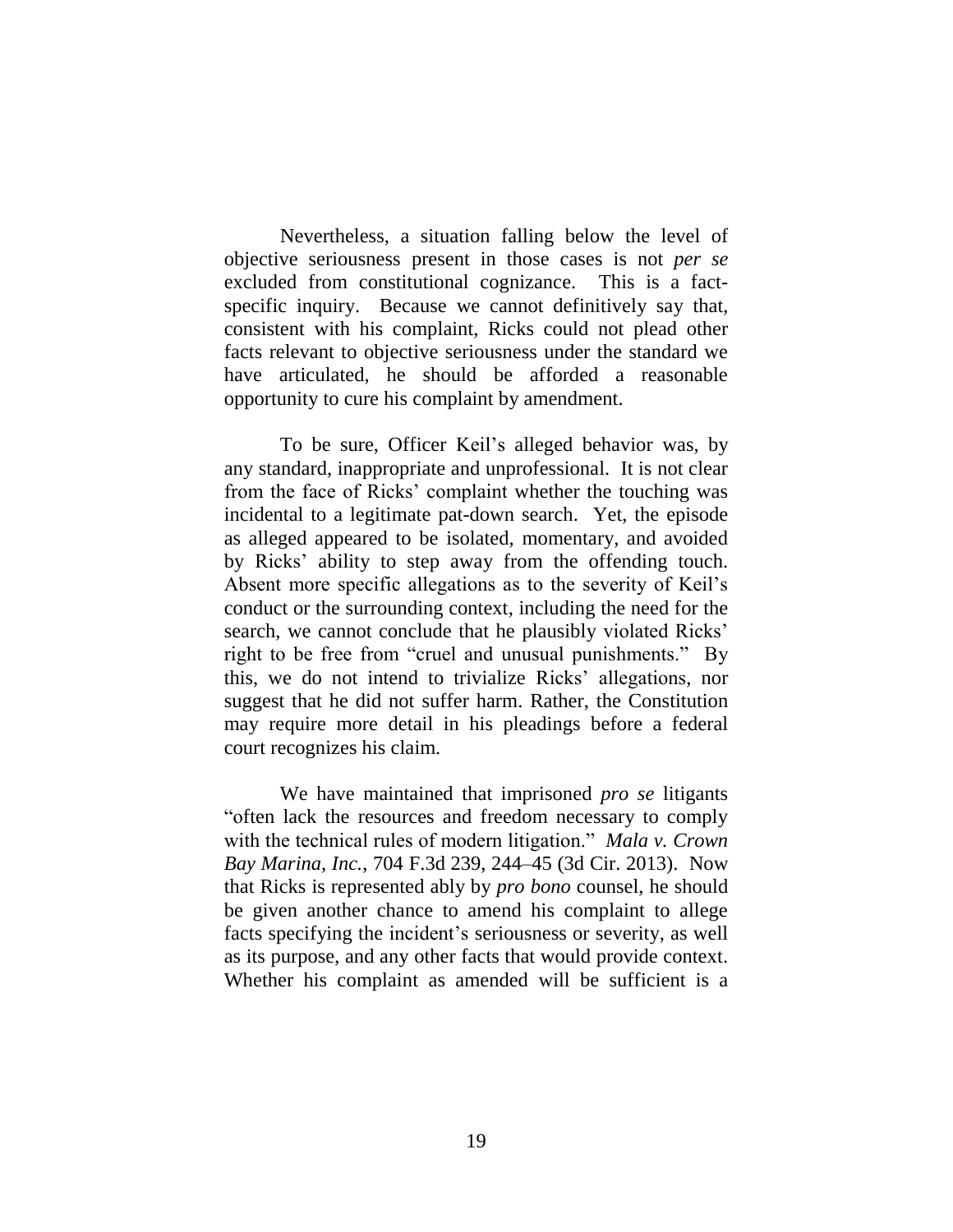matter yet to be determined. In particular, the controlling legal principles we announce today must be applied to the facts alleged. But Ricks should have the opportunity to present allegations with due consideration to the law which controls his case. We will therefore vacate the District Court's dismissal of his sexual abuse claim against Keil and remand so that he can re-plead his claim.

# *b. Sexual Abuse Claim Against Lieutenant Shover*

Ricks raises an independent sexual abuse claim against Lt. Shover, whom he claims participated in the alleged abuse by failing to end it. As pleaded, this claim is insubstantial because the encounter was so brief that, even viewed in the light most favorable to Ricks, Shover simply would have had no opportunity to instruct Keil to stop.

The incident's brevity similarly defeats Ricks' failureto-intervene claim against Shover. An officer's failure to stop an ongoing constitutional violation violates the Eighth Amendment when he "had a reasonable opportunity to intervene and simply refused to do so." *Smith*, 293 F.3d at 650–51. According to Ricks, Shover had the opportunity when Ricks verbally protested to him, and refused to intervene and punished Ricks for seeking assistance. But again, the alleged violation was over before Ricks called out to Shover. And *Smith* cautions that liability will only attach if the opportunity to intervene is "realistic and reasonable." *Id.*  at 651. While Shover's alleged reaction is disturbing, it is better addressed through an excessive force claim, as we discuss below, than through a failure-to-intervene claim. We therefore will affirm in part, because the District Court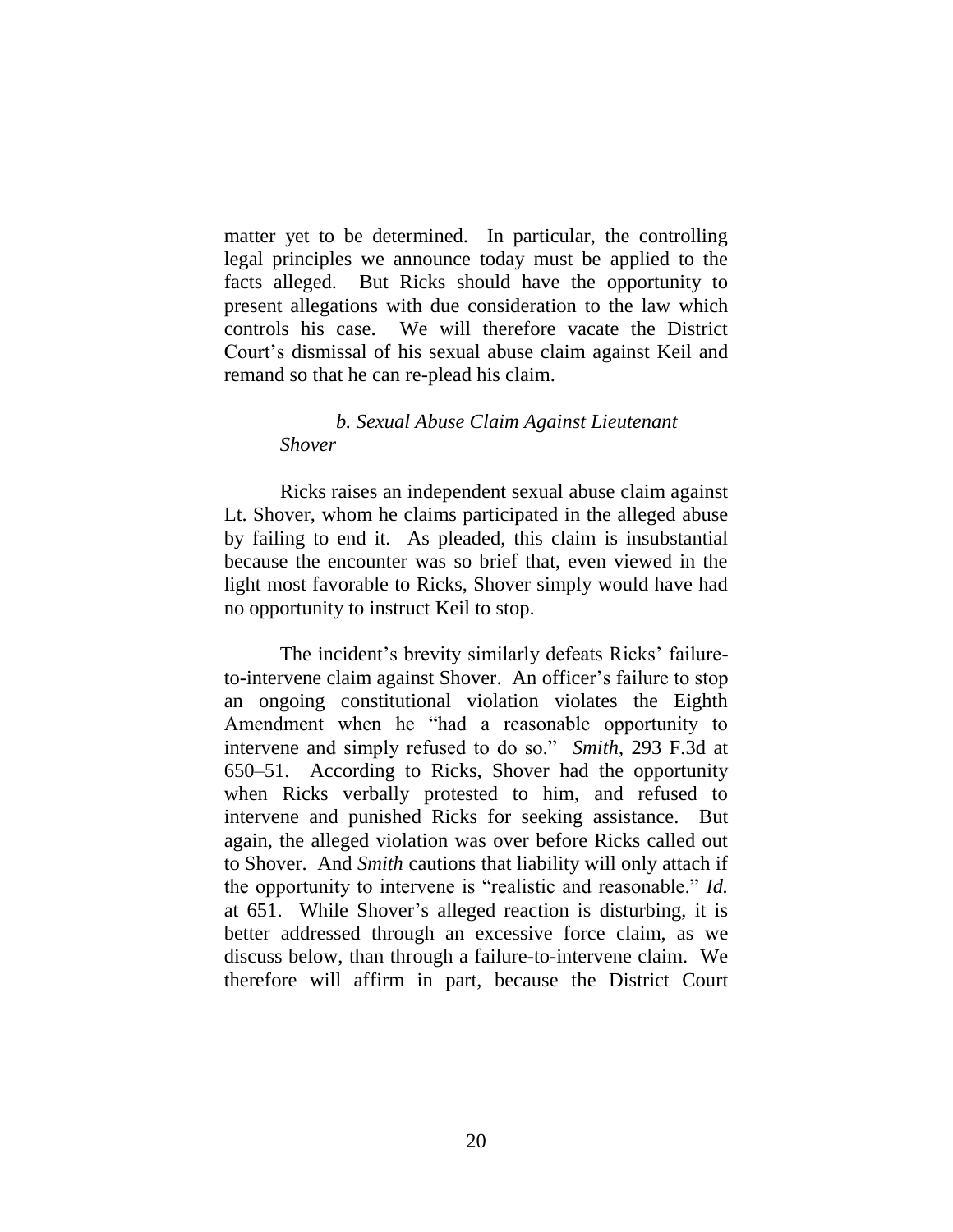properly dismissed this claim, and amendment with respect to this claim would be futile.

### **B. Excessive Force Claim**

Ricks frames his excessive force claim only against Lt. Shover. The thrust of his complaint is straightforward: he alleges that Shover unlawfully used excessive force when he slammed Ricks into a wall with enough force to cause injury. He further avers that he sustained injuries to his head, neck, and back, a black eye, and a "busted" nose and lip. A. 15. He does not plead any facts respecting medical treatment of these alleged injuries.

We have clarified that "the pivotal inquiry in reviewing an inmate's § 1983 claim for excessive force is 'whether force was applied in a good-faith effort to maintain or restore discipline, or maliciously and sadistically to cause harm.'" *Smith*, 293 F.3d at 649 (quoting *Brooks v. Kyler*, 204 F.3d 102, 106 (3d Cir. 2000)). In conducting this analysis of the officer's intent, we consider five factors: "(1) the need for the application of force; (2) the relationship between the need and the amount of force that was used; (3) the extent of the injury inflicted; (4) the extent of the threat to the safety of staff and inmates, as reasonably perceived by responsible officials on the basis of facts known to them; and (5) any efforts made to temper the severity of the forceful response." *Id.* (quoting *Brooks*, 204 F.3d at 106).The objective component of the excessive force inquiry is met when "the inmate's injury was more than *de minimis*." *Fuentes v. Wagner*, 206 F.3d 335, 345 (3d Cir. 2000).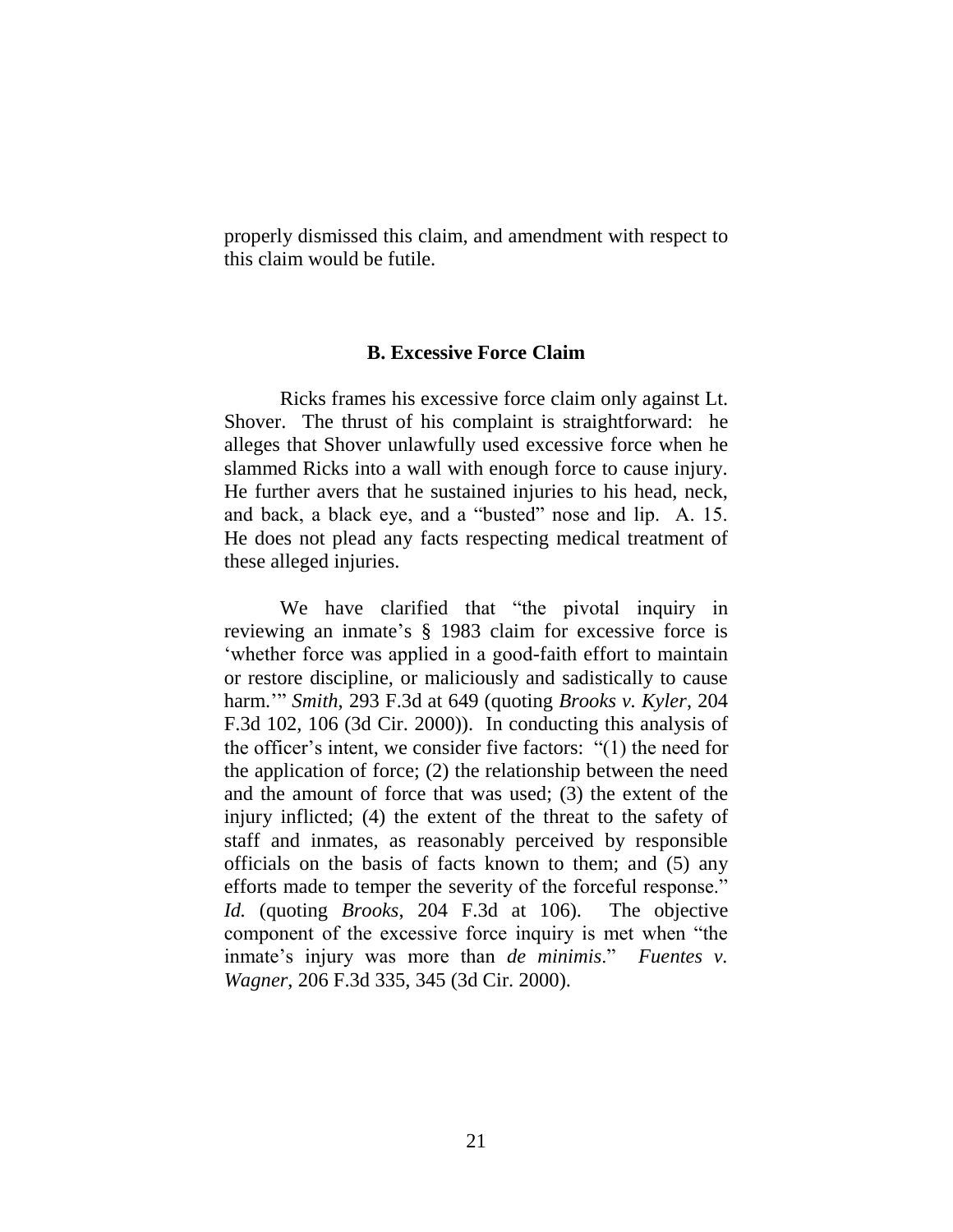Here, the District Court correctly cited *Smith*, but did not evaluate the facts under those factors. Ricks avers that a proper analysis under the factors would lead to the conclusion that he plausibly alleged an Eighth Amendment violation. Affording him, as a plaintiff proceeding *pro se*, the benefit of any doubt, we agree that his complaint should not have been dismissed.

While Ricks' pleading may not have been detailed enough for the Court to analyze all of the factors, certainly the allegations of his being "slammed" and the injuries caused suggest a use of force that was out of proportion to the relative calm of the situation. With further pleading or discovery, the need for the use of force (like the penological purpose or state of mind), threat to safety, and extent of injuries can be further developed. But, viewing the sparse record and our responsibility to construe Ricks' complaint liberally, we cannot conclude that he has failed to state a plausible claim for relief.<sup>7</sup>

While we express no view as to the merits of Ricks' claim against Shover, we conclude that the District Court erred by dismissing his complaint for failure to state a claim. Accordingly, we will reverse the District Court's order with respect to his excessive force claim, and remand for further proceedings.

 $\overline{a}$ 

<sup>7</sup> We also note that at oral argument, Defendants' counsel all but conceded the point. *See* Oral Argument at 31:53, *Ricks v. Shover* (No. 16-2939) (3d Cir. Feb. 9, 2018).